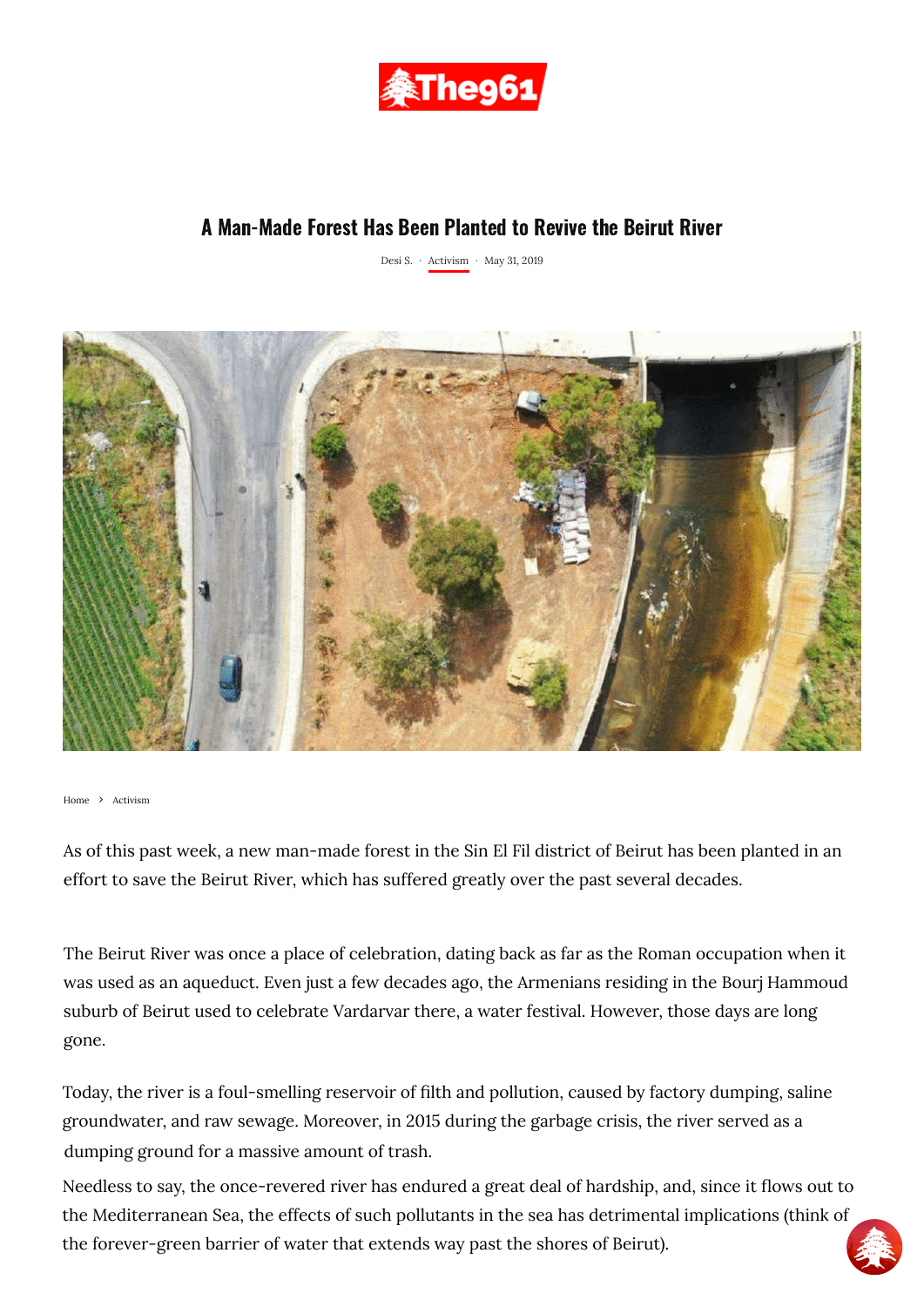Environmental consciousness is a big topic these days, with the impending threat of climate change if [we don't act fast to reduce and re](https://twitter.com/intent/tweet?via=The961&text=A%20Man-Made%20Forest%20Has%20Been%20Planted%20to%20Revive%20the%20Beirut%20River%20-%20https%3A%2F%2Fwww.the961.com%2Fa-man-made-forest-has-been-planted-to-revive-the-beirut-river%2F)[vert the damage we've caused to ou](https://www.facebook.com/sharer/sharer.php?u=https%3A%2F%2Fwww.the961.com%2Fa-man-made-forest-has-been-planted-to-revive-the-beirut-river%2F)[r planet.](whatsapp://send?text=A Man-Made Forest Has Been Planted to Revive the Beirut River %E2%80%93 https%3A%2F%2Fwww.the961.com%2Fa-man-made-forest-has-been-planted-to-revive-the-beirut-river%2F) 

And, that is exactly what the India-based organization Afforestt is trying to do on this small scale in Beirut. By holding a workshop from the 24th to 29th of this month, a mass of local strains of trees was planted in an allotted area in Sin El Fil to combat the damage that has been done to the Beirut River over the years.

The social enterprise has successfully planted several hundred man-made forests around the world, following a method by a Japanese biologist, as a means to re-establish forests that would otherwise still exist if human interaction had not interfered.

These urban forests are extremely dense, with four trees planted in each square meter of space. Moreover, Afforestt founder Shubhendu Sharma has stressed on the importance of using native species of plants, citing incidents, such as in Pakistan, where European strains of trees were imported that gave off asthma-inducing pollen for Pakistani residents.

## [Via TheOtherDada](http://theotherdada.com/#!home)

"In the past, the trend was that some guy would go to Australia or Holland to get a plant, introduce it to your country, and everyone would pay premium prices," Sharma said via *Al-Monitor*. "The local stuff would be ignored as if it were useless."

The project is part of a larger effort by the Lebanese architecture and environmental organization TheOtherDada.

A contributing factor in the river's pollution has been the illegal wells, which have been used up and subsequently salinated as a result of the sea water filling in place of the fresh water.

By using natural fertilizer, the trees will be able to root deeply within a span of three months, holding topsoil together to prevent polluted runoff into the river. In addition, the trees will generate fresh groundwater to fill the river instead.

Furthermore, the forest will provide health benefits for residents, as well, because the trees will take in air pollution and clean it through their natural processes.